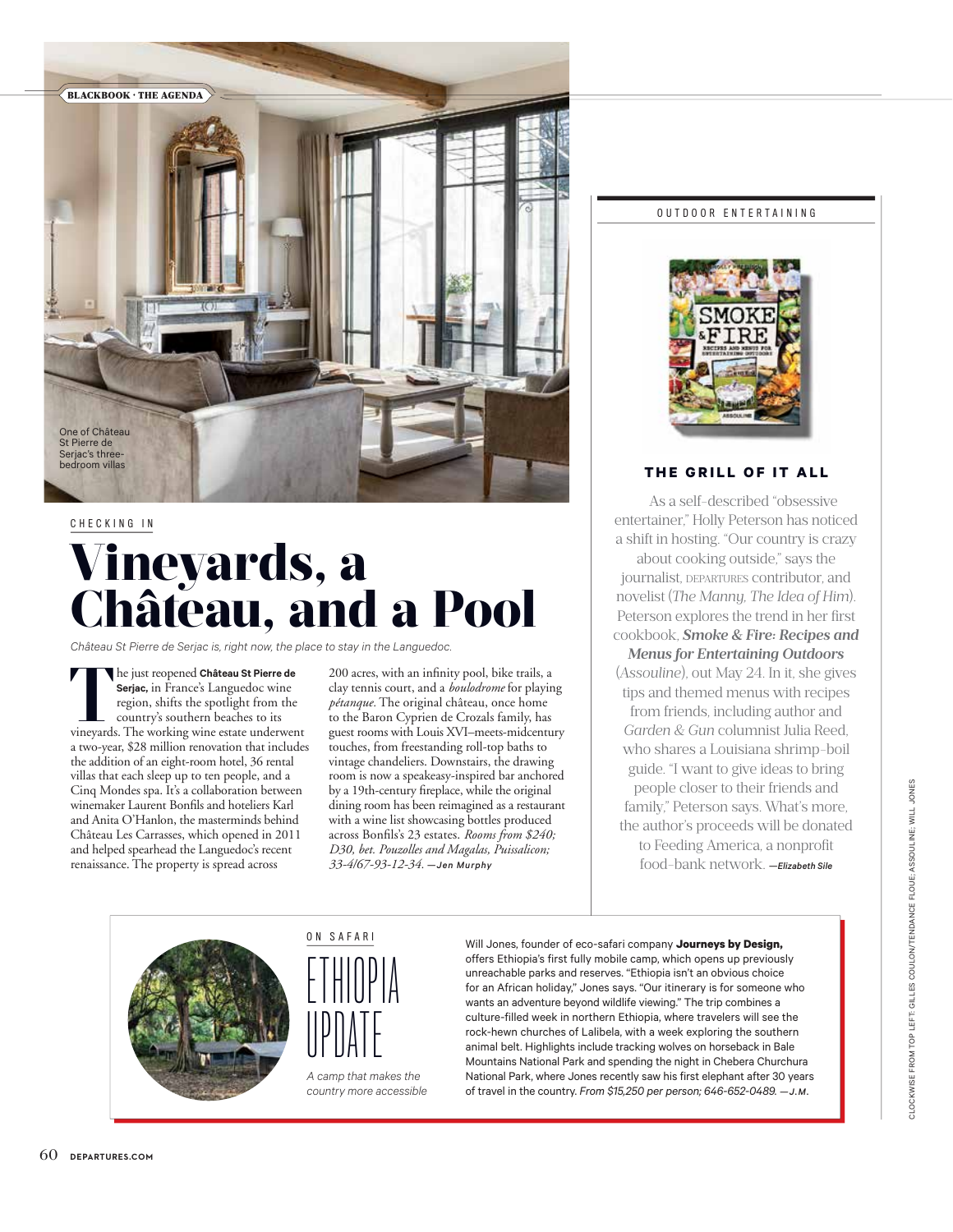#### BLACKBOOK · THE AGENDA

#### E AT, S L E E P, S PA

#### **A M A R R A K E C H STAPLE EXPANDS**

With only nine suites, **Riad Farnatchi** is one of Marrakech's more exclusive stays. Rather than open another hotel, director James Wix has added a spa and restaurant to give nonguests a taste of the Farnatchi experience. The spa's four therapy rooms are the ultimate retreat from the medina. Book a traditional hammam, followed by the facial, which uses Ila Gold Cellular-Age Restore products. (The spa is the first outside the U.K. to carry the collection.) At night, guests can go across the street to the 70-seat Le Trou au Mur, where black and white *zellige* tiles and green sofas provide an elegant backdrop for a menu of Moroccan recipes rarely tasted outside of locals' homes. *Rooms from \$265; Rue Souk el Fassis; 212/5243-84910. For all travel Moroccan, Heritage Tours Private Travel (212-206-8400) is the outfitter to know. —J.M.*



Riad Farnatchi's spa reception area, with handwoven kilim rugs



# **Where Should I Stay in Barcelona Tonight?**

*Travel advice from BlackBook editor Jessica Flint* 

**Warehouse** the Sarcelona hotel landscape, the obvious option for extravagance is the **Mandarin Oriental** (*rooms from \$420, Passeig de Gràcia 38-4*<br>34-93/151-8888). The Asian-influenced hotel, opened landscape, the obvious option for extravagance is the **Mandarin Oriental**  *(rooms from \$420, Passeig de Gràcia 38–40;*  in 2009, is in the fashionable Eixample District. It has 120 guest rooms and suites; several standard rooms have balconies or terraces, as do the suites, which also come with butlers. For more low-key luxury, the 275-room **Majestic Hotel & Spa** *(rooms from \$340; Passeig de Gràcia 68; 34-93/492-2244)* is down the street from the Mandarin, and its rich 90-plus-year history gives it a Spanish feel. Book a Junior Suite. **Hotel Arts Barcelona**  *(rooms from \$275; Carrer de la Marina 19–21; 34-93/221-1000)*  opened in 1994 and is still a classic, with Frank Gehry's *Peix in Catalan* sculpture outside the lobby. The hotel sits on the Mediterranean Sea, so it's best to stay here during beach season. Request a room or suite on a top VIP floor.

For something newer, with boutique flair, there's the **Serras Hotel** *(rooms from \$295; Passeig de Colom 9; 34-93/169-1868)*. It debuted with 28 rooms in January 2015 in a building that once housed Pablo Picasso's first studio, in the city's hip Gothic Quarter. In the same area and of similar size is the four-year-old **Mercer Hotel** *(rooms from \$365, Carrer dels Lledó 7; 34-93/310- 7480)*. Located in an architecturally significant structure with stone walls, the hotel has 28 rooms, including a suite. It's an of-the-moment option, like the Eixample District's 83-room **Cotton House Hotel** *(rooms from \$255, Gran Vía de les Corts Catalanes 670; 34-93/450-5045),* which opened in February 2015.

Further afield, **ABaC** *(rooms from \$250; Av. del Tibidabo 1; 34-93/319-6600)* launched in its new space in the Sarrià–Sant Gervasi area in 2008. It has 15 wellappointed rooms and is a 15-minute cab ride from downtown. Ask for a room with a terrace.



*Six Senses debuts an integrative-health approach around the world.* 

Teaming up with functional-medicine practitioners Dr. Mehmet Oz, Dr. Michael Breus, and Dr. Steven Gundry, **Six Senses** has created a health program that's rolling out at their resorts Zighy Bay, in Oman; Laamu, in the Maldives; Yao Noi, in Thailand; and Douro Valley, in Portugal. When guests get to Six Senses, they can do a wellness screening, which uses a finger oximeter to observe heart rate, oxygen uptake and distribution, artery stiffness, and stress parameters, and take other readings. A wellness expert then designs the guest's stay. For example, someone with lowgrade inflammation, low pH value, and low mineral absorption—all stress indicators—might be put on a daily regimen of massage, pranayama yoga, and probiotic and fermented foods. Guests also get take-home health advice. *855-695-6693 —J.F.*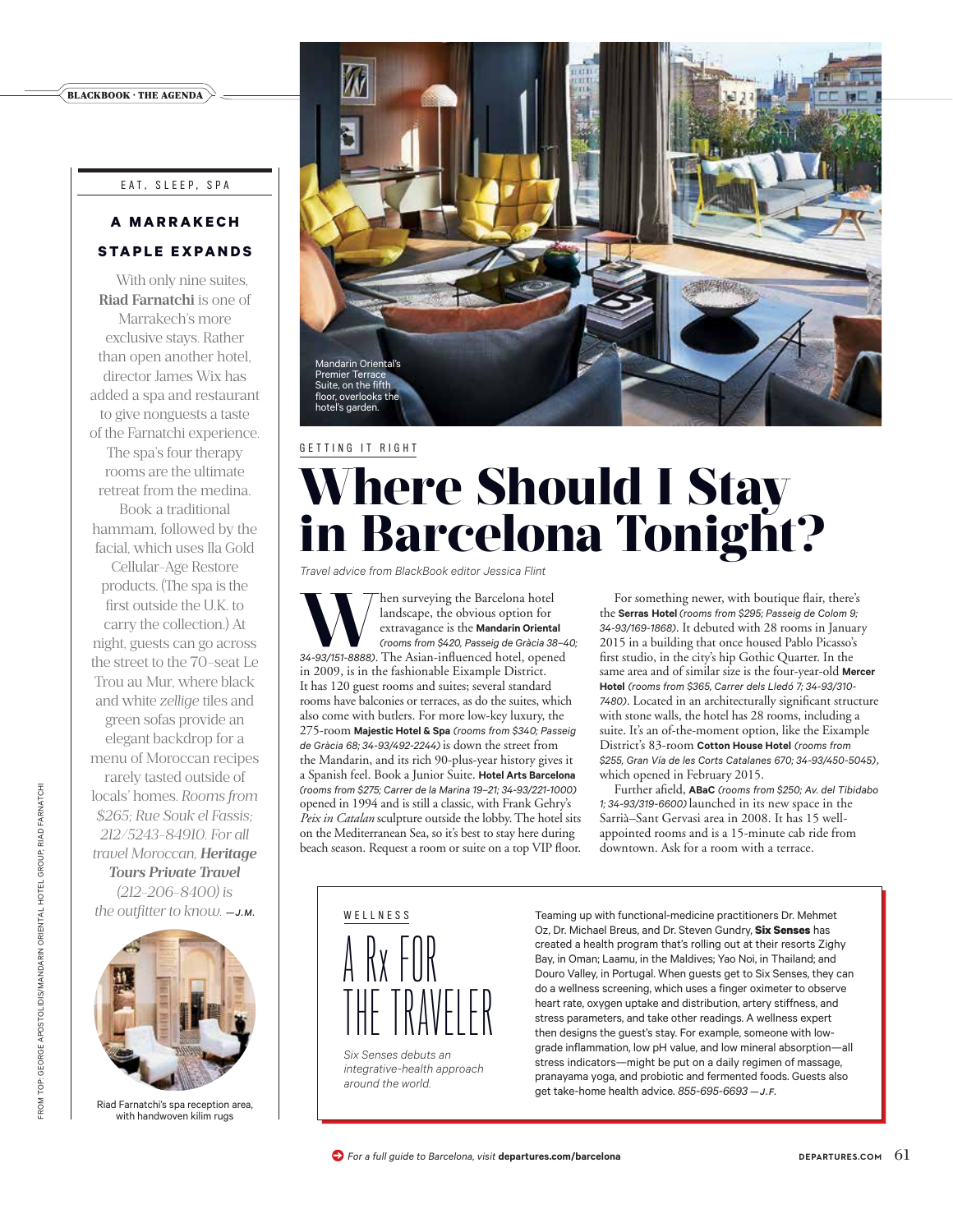#### BLACKBOOK · THE AGENDA



**1** A suite featuring a Fendi Casa small Artù armchair by Thierry Lemaire and a Fendi Casa Stardust chair by Lemaire. The bed linens are Fendi Casa twisted and mercerized Makocotton satin.

**2** The bathrooms have Italian marble accents, Fendi Casa twisted-terry bath linens, and Diptyque toiletries.

**3** The third-floor lounge area and meeting room has a Fendi Casa Artù armchair designed by Lemaire.

**4** The Fendi Private Suites foyer





#### HAUTE PROPERTY

## **Fendi's First Hotel**

*The fashion brand opens a seven-suite residence within its Palazzo Fendi, in Rome.*

guest needs to be sharp to spot the brand fingerprints on the decor of the **Fendi<br>Private Suites** hotel on the third floor<br>17th-century villa that bookends Rome's Via fingerprints on the decor of the **Fendi Private Suites** hotel on the third floor of Palazzo Fendi, a recently restored Condotti fashion strip to the west. The eagle-eyed will recognize Fendi in the abstract artworks (Rothko-like arrangements of the fashion house's fur samples) and in beds, side tables, and other Fendi Casa items discreetly scattered among contemporary and vintage design pieces by names such as the Campana brothers and Gio Ponti.

Overall, this urban refuge, designed by Italian architect Marco Costanzi, feels like the spacious apartment of a Roman art collector rather than yet another fashion hotel. Fendi CEO and chairman Pietro Beccari points out that the maison's codes are subtly embedded in elements like "geometry, dualism, color blocking, and, of course, materials and craftsmanship," but that the effort was made to create "an intimate space, a homey feeling."

Palazzo Fendi also now houses the LVMHowned company's flagship boutique and fur atelier, as well as a private apartment for VIP clients designed by in-demand Milan-based partnership Dimorestudio. The top two stories are given over to an outpost of German chef Rainer Becker's Zuma restaurant and a rooftop bar. For Beccari, Palazzo Fendi is not just a multitasking retail, hotel, and restaurant space but "the incarnation of our sense of aesthetics. It's a game changer for us." *Rooms from \$770, Via della Fontanella di Borghese 48; 39-6/9779-8080. —Lee Marshall*